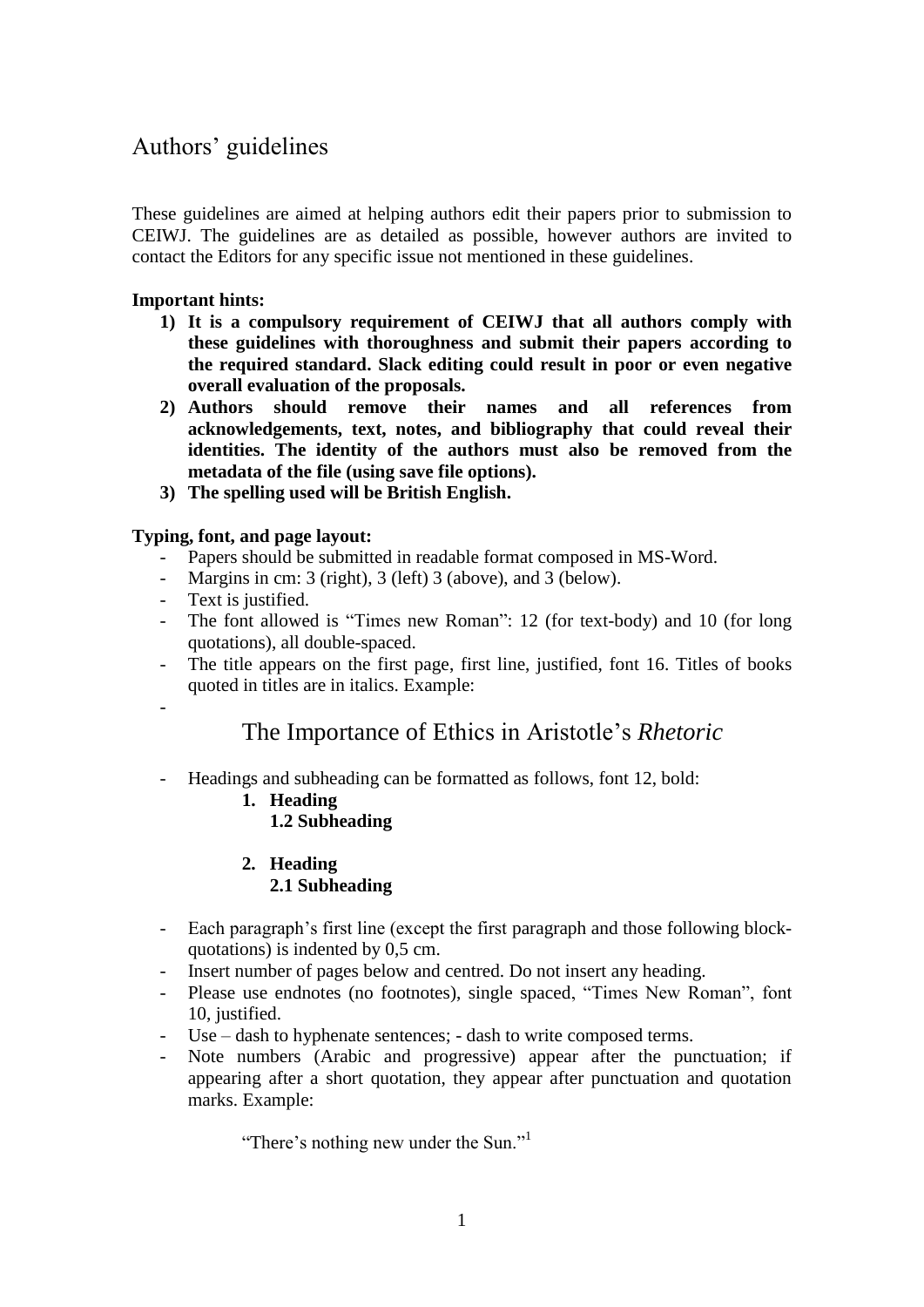- Italics are used to write foreign words and titles; no bold, underlined or capitalized font is to be used to highlight words or sentences (unless if to reproduce a quoted text that appears so).
- To highlight words or expressions use " " double quotation marks (but without abusing); never use ' ' single quotation marks.
- Abbreviations (etc., e.g., viz., and similar) may be used. Acronyms may be used without explicative note when they are immediately understandable (NATO, USAF, RAF, and so on), otherwise add a note (also in brackets in text) with the extended form. The use of acronyms should not in any case result too invasive.
- Numbers can appear in the text both in Arabic and Latin format.
- Dates follow this format:  $23<sup>rd</sup>$  October 2002; 1<sup>st</sup> September 1939; 10<sup>th</sup> June 1860.

#### **Quotations**

- Quotations shorter than 4 lines appear in the text between " " quotation marks.
- Quotations longer than 4 lines are indented of 0,5 cm left and right, separated by one empty space before and after, justified, font 10 and not included between quotation marks.
- Short quotations begin with a capital latter only if preceded by colon. Examples:

The man said: "There's nothing new under the Sun." As the man said, "there's nothing new under the Sun."

If there is a quotation inside a short quotation, use the " single quotation marks. Example:

"The man said: 'There's nothing new under the Sun'."

If there is a quotation inside a long quotation, use the ' ' single quotation marks. Example:

> Quotation, quotation, quotation, quotation, quotation, quotation, quotation, quotation, quotation, quotation, quotation, quotation, quotation, quotation, quotation, quotation, quotation, quotation, quotation: "quotation: "quotation, quotation", quotation." Quotation, quotation, quotation, quotation, quotation, quotation, quotation, quotation, quotation, quotation, quotation, quotation, quotation, quotation, quotation, quotation, quotation.

- To omit part of the quotation use  $[\dots]$ ;
- To alter part of the quotation insert the non-original material in square brackets [ ]. Example:

"As the wise say […] there"s nothing new under the Sun." "They [the wise] repeat that there"s nothing new under the Sun."

- For indirect quotation follow the example:

Author-X said: "There's nothing to add" (quoted in Surname YYYY, 99).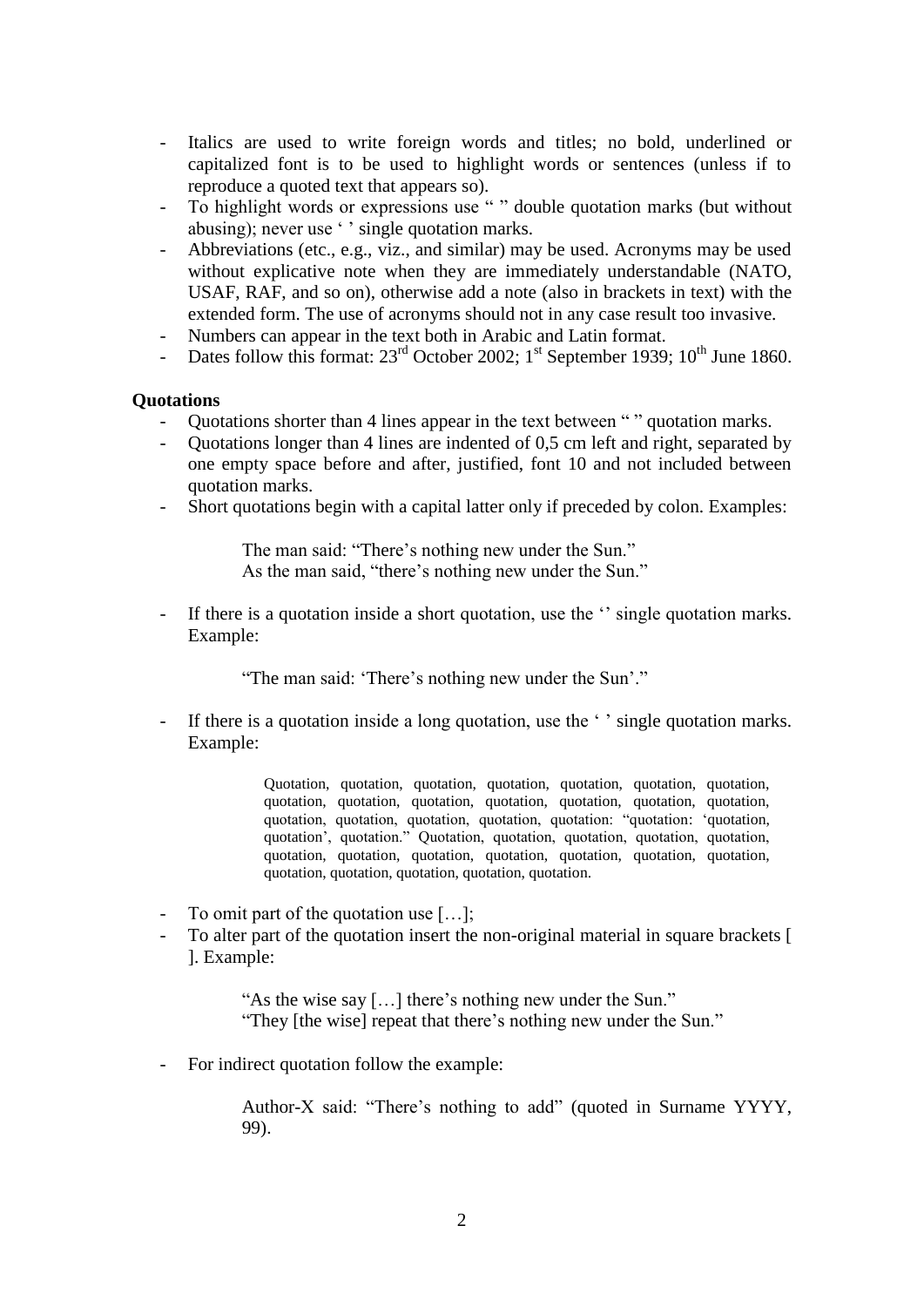### **References**

References are inserted within the text in brackets after the quotation and before punctuation. In the case of long quotations references follow the punctuation. The reference reports AUTHOR and DATE. Examples:

"There is nothing new under the Sun" (Surname YYYY, 150).

Quotation, quotation, quotation, quotation, quotation, quotation, quotation, quotation, quotation, quotation, quotation, quotation, quotation, quotation, quotation, quotation, quotation, quotation, quotation: "quotation, quotation, quotation, quotation." Quotation, quotation, quotation, quotation, quotation, quotation, quotation, quotation, quotation, quotation, quotation, quotation, quotation, quotation, quotation, quotation, quotation. (Surname YYYY, 15-16)

"There might be something new under the Sun" (Surname YYYY, xvixvii).

- When a reference is immediately repeated, indicate **only the number of page** in brackets;
- If the Author appears in the text, the surname can be omitted from the reference in brackets. Example:

As Surname states, "there always be something under the Sun" (YYYY, 44).

In the case of a reference to a work in multiple tomes, quote as follows:

(Surname YYYY, III 146)

- If reference is made to multiple authors, follow the examples:

2 authors: (Surname & Surname YYYY, 450). 3 authors: (Surname, Surname & Surname YYYY, 29-30). 4 or plus authors: (Surname and others YYYY, xli).

If reference is made to works by the same author appeared in the same year, follow the examples:

> (Surname 2000a, 450). (Surname 2000b, 29-30). (Surname 2000c, xli).

#### **List of references / Bibliography**

- To format the bibliography (in which ONLY quoted sources must appear, hangindented by 0,5 cm) follow these examples:
- **1. Single authored book (in alphabetic order author-title):** Surname, Name. YYYY. *Title. Subtitle*. City: Publisher. Surname, Name. 2000a. *Title. Subtitle*. City: Publisher.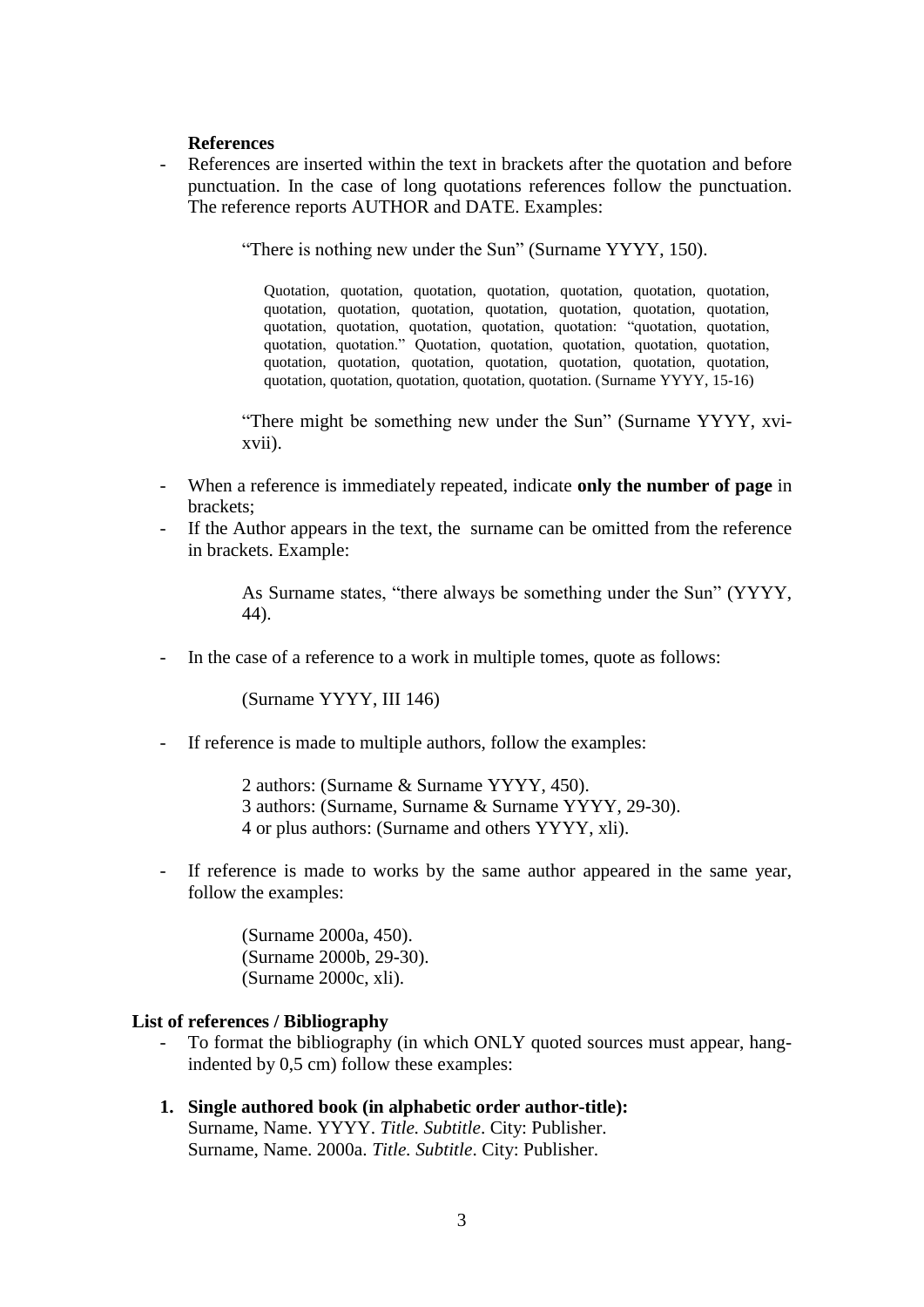Surname, Name. 2000b. *Title. Subtitle*. City: Publisher.

Surname, Name. YYYY. *Title. Subtitle*. 4<sup>th</sup> ed. City: Publisher.

Surname, Name. YYYY. Title. Subtitle. 4<sup>th</sup> ed. 4 vols. City: Publisher. Vol. 3.

Surname, Name. YYYY. *Title. Subtitle*. 3<sup>rd</sup> Ed. Translated by Name Surname. City: Publisher.

Surname, Name. YYYY. *Title. Subtitle*. 3 vols. Edited by Name Surname. City: Publisher. Vol. 1.

#### **2. Co-authored book (in alphabetic order author-title):**

Surname, Name and Name Surname. YYYY. *Title. Subtitle*. City: Publisher.

Surname, Name and Name Surname. YYYY. Title. Subtitle. 4<sup>th</sup> ed. City: Publisher.

Surname, Name and Name Surname. YYYY. *Title. Subtitle*. 4<sup>th</sup> ed. 4 vols. City: Publisher. Vol. 3.

### **3. Edited and co-edited book (in alphabetic order author-title):**

Surname, Name (ed.). YYYY. *Title. Subtitle*. City: Publisher.

Surname, Name and Name Surname (eds.). YYYY. *Title. Subtitle*. 4<sup>th</sup> ed. City: Publisher.

Surname, Name and Name Surname. YYYY. *Title. Subtitle*. 4<sup>th</sup> ed. 4 vols. City: Publisher. Vol. 3.

## **4. Article, chapter, introduction or other text in a book (in alphabetic order author-title):**

Surname, Name. YYYY. *Title. Subtitle*. In *Title. Subtitle.* Ed. by Name Surname, Name Surname & Name Surname. City: Publisher, YYYY. 40-67.

Surname, Name and Name Surname. YYYY. *Title. Subtitle*. In *Title. Subtitle.*  Ed. by Name Surname and others. 2 vols. City: Publisher, YYYY. Vol. 1, 20- 32.

Surname, Name. YYYY. *Preface*. In Name Surname. *Title. Subtitle.* Translated by Name Surname. City: Publisher, YYYY. iv-xi.

#### **5. Article in a journal (in alphabetic order author-title):**

Surname, Name. YYYY. *Title. Subtitle*. «Journal Title», 56, 3: 30-45. Surname, Name and Name Surname. YYYY. *Title. Subtitle*. «Journal Title» (Special Issue: *Title*, edited by Name Surname), 4: 2-26.

#### **6. Article in an online journal (in alphabetic order author-title):**

Surname, Name. YYYY. *Title. Subtitle*. «Journal Title», www.address.xxx (accessed on dd/mm/yyyy).

#### **7. Article in a newspaper/magazine (in alphabetic order author-title):**

Surname, Name. YYYY. *Title. Subtitle*. «Newspaper/Magazine Title», dd/mm: 2-3.

Surname, Name. YYYY. *Interview with Name Surname*. «Newspaper/Magazine Title», dd/mm: 4.

#### **8. Web (in alphabetic order author-title):**